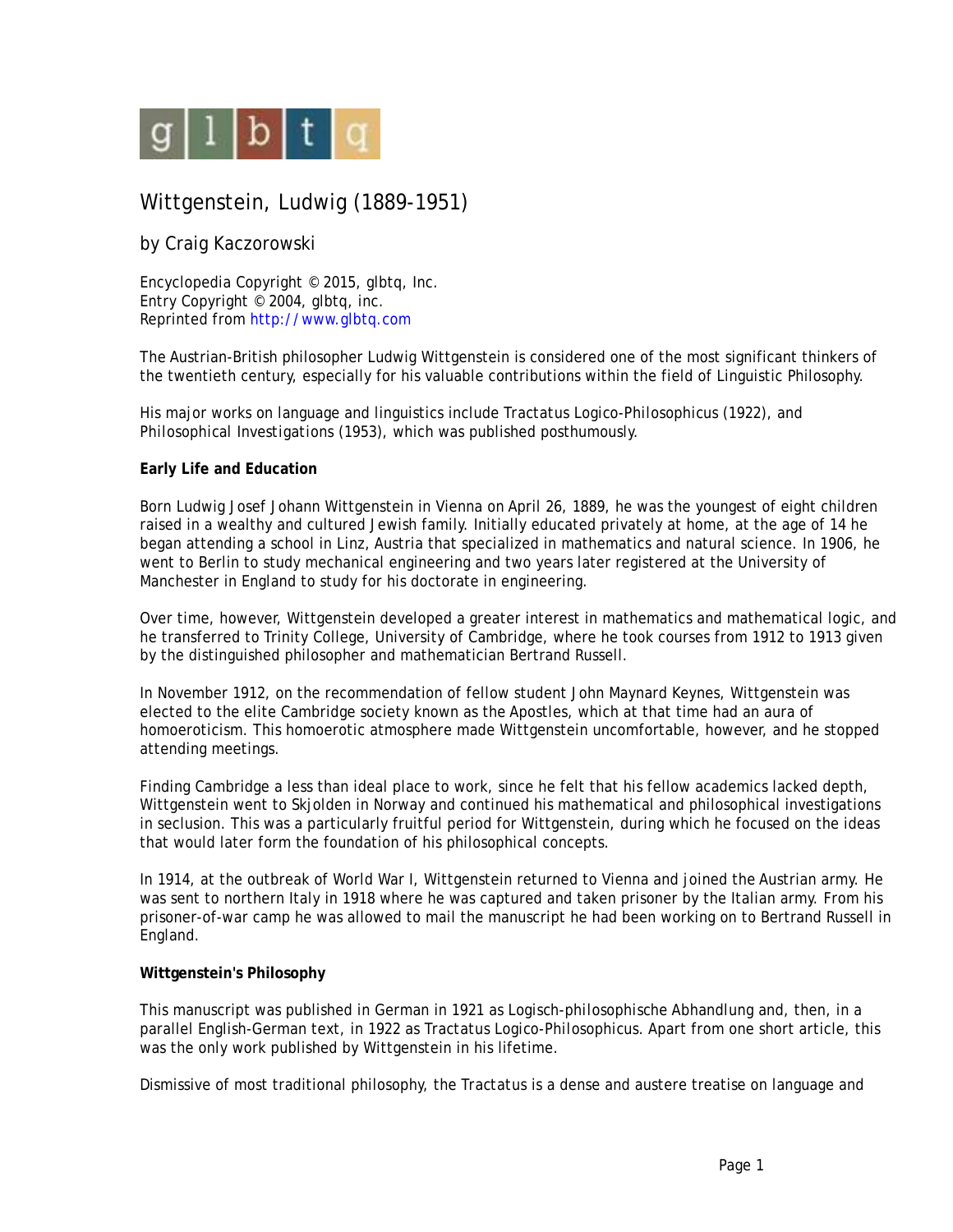#### linguistics.

Wittgenstein argued that language is composed of complex propositions that can be analyzed until one arrives at less complex or elementary propositions. Correspondingly, the world is composed of complex facts that can be analyzed into less complex or "atomic" facts. Therefore, according to Wittgenstein, the only meaningful language is the language of science. All other attempts to transcend "atomic" facts and reach for something "higher"--such as ethics, aesthetics, or metaphysics--are cognitively not meaningful.

As Wittgenstein wrote in the preface to this work, "What can be said at all can be said clearly; and whereof one cannot speak thereof one must be silent." Wittgenstein's thesis had a powerful influence on the logicalpositivist movement then emerging in Vienna.

## **His Later Life and Work**

After World War I, Wittgenstein gave up philosophy and become an elementary school teacher in Austria. He then took a job as a monastery gardener's assistant, and later became involved in the design of a mansion for his sister

However, in 1929 he returned to Cambridge, where he accepted a research fellowship at Trinity College. During this time he also had a brief intellectual and sexual relationship with the young philosopher Frank Ramsey. Ramsey died in 1930 at the age of 26.

In 1938 Wittgenstein became a naturalized British citizen. He remained at Cambridge, lecturing on logic, language, and the philosophy of mathematics, until his retirement in 1947, whereupon he moved to an isolated cottage on the west coast of Ireland to work on his second great treatise, *Philosophical Investigations*.

Wittgenstein had become dissatisfied with his earlier philosophical position, and began to believe that the narrow view of language reflected in the *Tractatus* was mistaken. He rejected the idea that language has a single essential function. Now he argued that words are like tools, and just as tools serve many different functions, linguistic expressions also serve many functions.

Although some linguistic propositions serve to express facts, others are used to question, to pray, to create, and so on. This recognition of linguistic flexibility and variety led to Wittgenstein's concept of "language games" and to the conclusion that people play many different language games--a scientist, for example, is involved in a quite different language game than a theologian.

It was not until 1953, two years after his death, however, that this second work was published. Additional works by Wittgenstein, all published posthumously, include *Remarks on the Foundations of Mathematics* (1956), *The Blue and Brown Books* (1958), and *Notebooks 1914-1916* (1961).

While in Ireland Wittgenstein's health began to deteriorate, and in 1949 he was diagnosed with cancer. He continued to work on his ideas until a few days before his death, on April 29, 1951, at the age of 62. He is buried in St. Giles Churchyard, Cambridge.

#### **His Homosexuality**

Ludwig Wittgenstein seems to have been uncomfortable with his homosexuality. Certainly, he was very secretive about his sexual interests and activities. His secretiveness is not altogether surprising, considering the fact that homosexuality was illegal in Austria and Britain during his lifetime. Therefore, details of his emotional and sexual life are sparse.

William W. Bartley first broached the subject of Wittgenstein's homosexuality in his 1973 biography and